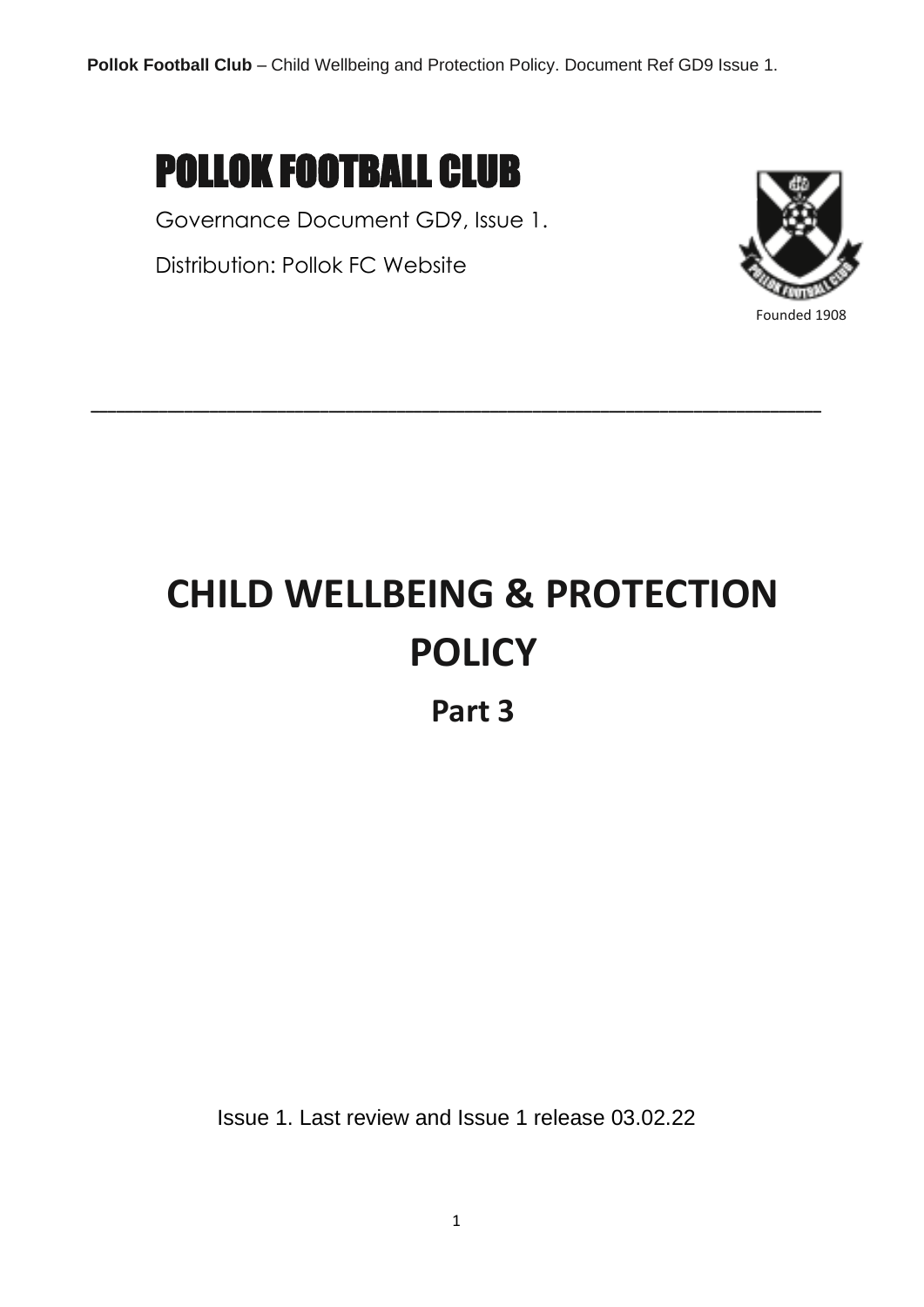## **3. SET THE STANDARDS - BEHAVIOURS, EXPECTATIONS AND REQUIREMENTS**

Every member of staff and volunteer at the club will be asked to sign up to the following standards, outlining the behaviour, expectations and requirements of Club staff and volunteers working or volunteering with children and young people.

Creating an environment where children and young people are respected, their rights are promoted, and they are supported to have fun, learn, and develop in a safe environment is essential to inspire them to love the game.

To achieve this goal the Club expects its staff and volunteers to embody the Wellbeing and Protection Values – Inclusive, Empowering, Approachable and Accountable - to create a positive football environment, and by displaying exemplary behaviour and implementing practices that make football a safe, fun, and positive experience for all children and young people involved.

| On and off the pitch, I will:                            |                                                           |  |  |  |  |
|----------------------------------------------------------|-----------------------------------------------------------|--|--|--|--|
| Make<br>football<br>fun<br>and<br>enjoyable<br>a         | Be a positive role model by:<br>$\bullet$                 |  |  |  |  |
| experience where everyone is involved                    | $\triangleright$ Leading<br>with<br>enthusiasm<br>and     |  |  |  |  |
| Always show respect to everyone involved                 | encouragement                                             |  |  |  |  |
| in the game                                              | $\triangleright$ Never engaging<br>or tolerating,<br>in,  |  |  |  |  |
| Encourage children and young people to be                | offensive, insulting or abusive behaviour                 |  |  |  |  |
| respectful to everyone involved in the game              | whether in person or online                               |  |  |  |  |
| Appreciate the importance of everyone                    | $\triangleright$ Being gracious in victory and defeat     |  |  |  |  |
| involved in the game                                     | $\triangleright$ Challenging and reporting behaviour that |  |  |  |  |
| Be proud of being part of the same 'team'                | does not meet the standards expected                      |  |  |  |  |
| and encourage others to be proud of their                |                                                           |  |  |  |  |
|                                                          |                                                           |  |  |  |  |
| When working with children and young people, I will:     |                                                           |  |  |  |  |
| Treat all children and young people equally<br>$\bullet$ | Never have favourites but praise children<br>$\bullet$    |  |  |  |  |
| with respect, dignity, honesty, sensitivity              | people that<br>and<br>young<br>demonstrate                |  |  |  |  |
| and fairness                                             | commitment, positive attitude and good                    |  |  |  |  |
| Promote the best interests of the young                  | behaviour                                                 |  |  |  |  |
| person and put their wellbeing before                    | Consult with children and young people<br>$\bullet$       |  |  |  |  |
| winning or achieving performance goals                   | allowing them the chance to be heard by                   |  |  |  |  |
|                                                          | having a 'door open' approach                             |  |  |  |  |